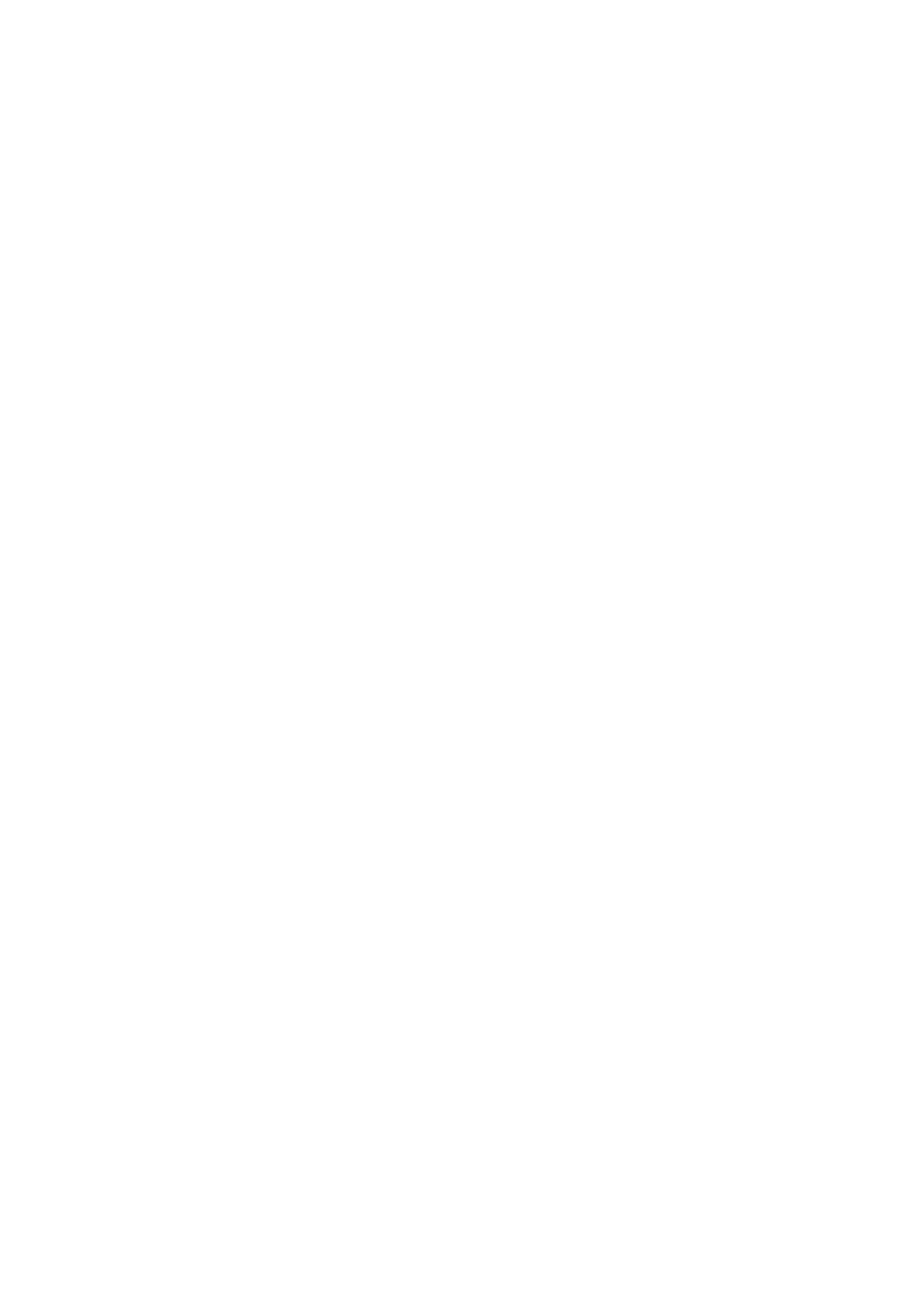#### **1. Aims and expectations of this policy**

- a) We aim to develop and nurture a positive self-image for each individual. At Sacred Heart school we believe that each child is a gift from God, made in His image and likeness and therefore entitled to be valued and respected as a unique individual.
- b) It is a key aim of our school that every member of the school community feels valued and respected, and that each person is treated fairly and well. Our school behaviour policy is designed to promote positive behaviour and encourage consistency in dealing with poor behaviour.
- c) Our priority is to promote positive relationships with all members of our school community, so that staff and pupils can work together effectively.
- d) The school expects every member of the school community to behave in a considerate way towards others. Specific rules will be discussed and agreed with the children at the beginning of each school year.
- e) This policy aims to help children to grow in a safe and secure environment, and to become positive, responsible and increasingly independent members of the school community.
- f) The school will promote and reward self discipline, a respect for authority, respect and care of others, and good behaviour. While developing an ethos of kindness and co-operation.

#### **2. Rewards and Incentives**

- a) We believe it is important to have a reward system that recognises all forms of academic as well as social success. The school acknowledges all the efforts and achievements of children both in and out of school. These successes will be regularly shared with children and parents. This will be done in a Celebration Assembly; with a sticker for the child to wear, a positive comment or sticker in their book.
- b) We use House Points rewards children for such things as:
	- Acts of kindness
	- Excellent work
	- Sharing
	- Homework
	- Cheerful attitude
	- Effort
	- Dealing with a problem patiently, etc.
- c) These achievements are recognised after 10, 25, 50 or 100 house points are received. House points are collected on a weekly basis with the winning house rewarded weekly with a trophy. At the end of each term the winning house will choose an appropriate reward e.g. extra playtime, film to watch etc
- d) Individual teachers may also have additional reward systems in place in their classroom.

#### **3. Sanctions**

- a) The school employs a number of sanctions to enforce the school rules, as well as to ensure a safe and positive learning environment. We employ each sanction appropriately to each individual situation.
- b) The class teacher discusses school rules with their class. In addition each class also has its own classroom charter, which is agreed by the children and displayed on the wall of the classroom. This charter will also be shared annually with governors. In this way, every child in the school knows the standard of behaviour that we expect in our school. If there are incidents of anti-social behaviour, the class teacher discusses these with the whole class.
- c) It is important that children know what will happen to them if they choose to misbehave and that the consequences are applied consistently and fairly.
- d) Children will be taught to take responsibility for their own behaviour through discussions and lessons.
- e) Consistent behaviour issues will be discussed with parents and referred to the Senior Leadership Team.
- f) A serious incident should be directly referred to the Headteacher and parents will be contacted that day.
- g) Lunchtime staff will follow the school behaviour procedures.
- h) See Annex 1 for procedure for dealing with inappropriate behaviour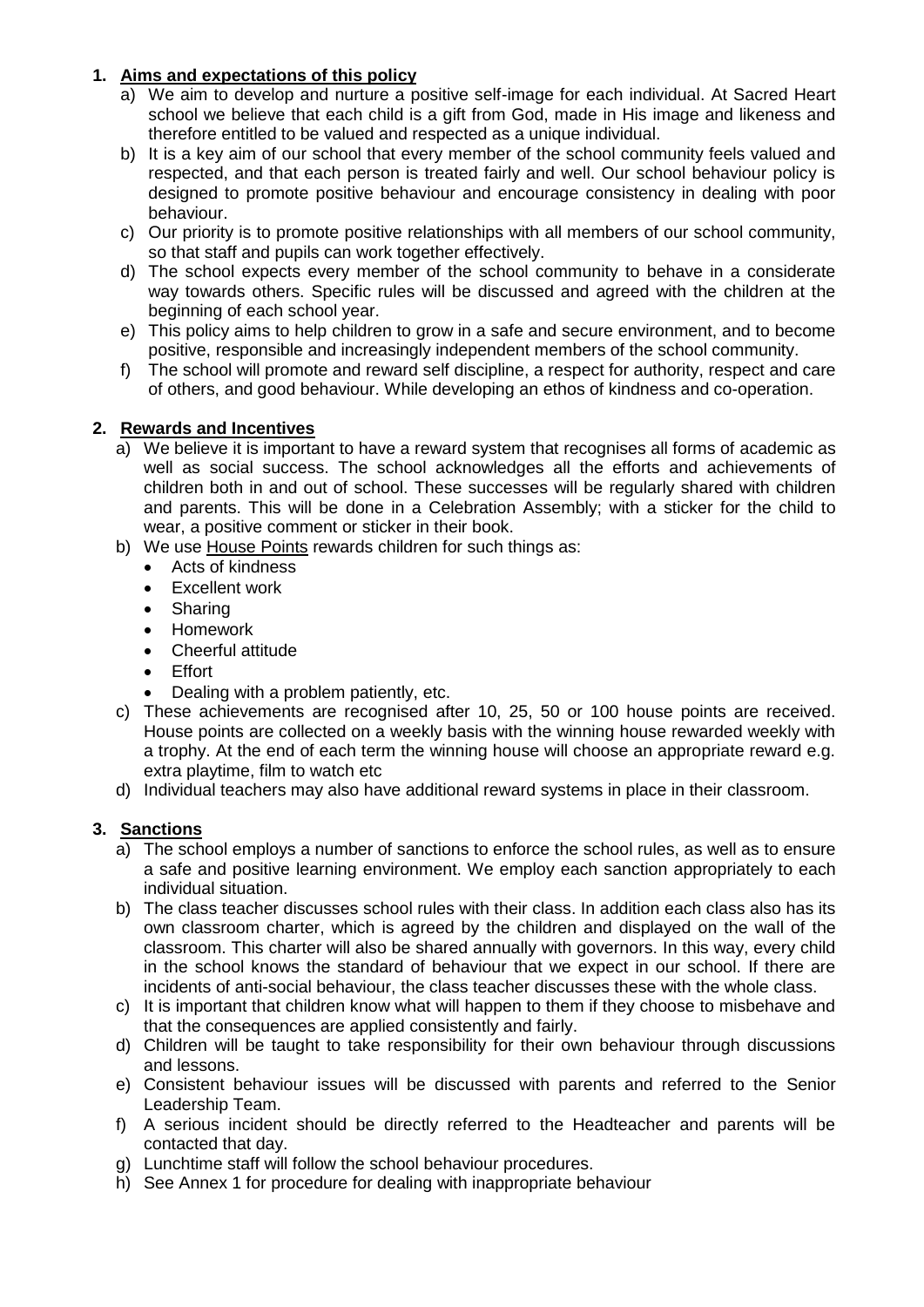### **4. Exclusion**

- a) If a pupil's behaviour is considered to be disruptive or violent, in spite of the application of all the appropriate measures/strategies and undermines the quality of teaching and learning for other pupils or puts them at harm, then procedures for the exclusion of the pupil will commence. In dealing with incidents resulting in exclusion of a pupil, the Head Teacher and Governing Body will follow the Guidelines for Exclusion by Peterborough Local Authority.
- b) Fixed term exclusions will be used if the incident, in the opinion of the Headteacher or in his absence, a member of SLT, is very serious. Examples include - physical violence towards pupils or staff.
- c) Fixed term exclusions will also be used if a child's behaviour shows no improvement after all available options to the school have been used and procedures followed.
- d) The ultimate sanction is to permanently exclude a child from school. This can only be carried out by the Headteacher.

#### **5. Bullying**

- a) We will not tolerate bullying of any kind.
- b) If we discover that an act of bullying or intimidation has taken place, we act immediately to stop any further occurrences of such behaviour.
- c) Any reports of bullying will be dealt with by Key Stage Leaders or the Headteacher.
- d) See Bullying Guidance for full details.

#### **6. Physical Restraint**

a) Staff only intervene physically to restrain children in order to prevent injury to a child, or if a child is in danger of hurting themselves. The actions that we take are in line with government guidelines on the restraint of children.

#### **7. The role of parents/carers**

- a) We expect parents to support their child's learning and co-operate with the school as set out in the home-school agreement. We try to build a supportive dialogue between the home and school. We inform parents, in accordance with procedures outlined above, if we have concerns about their child's welfare or behaviour.
- b) The school collaborates actively with parents and carers, so that children receive consistent messages about how to behave at home and at school.
- c) We encourage parents to initiate contact with the school if they have any concerns.
- d) If the school has had to use reasonable sanctions to punish a child, we would expect parents to support the actions of the school.
- e) If parents have concerns about the way their child has been treated, they should initially contact the class teacher. If the concern remains, they should contact the school governors. If these discussions cannot resolve the problem, a formal grievance or appeal process can be implemented.

#### **8. The role of the class teacher**

- a) It is the responsibility of class teachers to ensure that the school rules are enforced in their classes and that their classes behave in a responsible manner during lesson time.
- b) The class teachers in our school have high expectations of the children with regard to behaviour and they strive to ensure that all children work to the best of their ability.
- c) The class teacher treats each child fairly, and enforces the classroom code consistently. The teachers treat all children in their classes with respect and understanding.
- d) If a child misbehaves repeatedly in class, the class teacher keeps a record of all such incidents. In the first instance, the class teacher deals with incidents him/herself in the normal manner. However, if misbehaviour continues, the class teacher seeks help and advice from the Senior Leadership Team.
- e) The class teacher liaises with external agencies, as necessary, to support and guide the progress of each child. The class teacher may, for example, discuss the needs of a child with the education social worker or the LA's behaviour support service.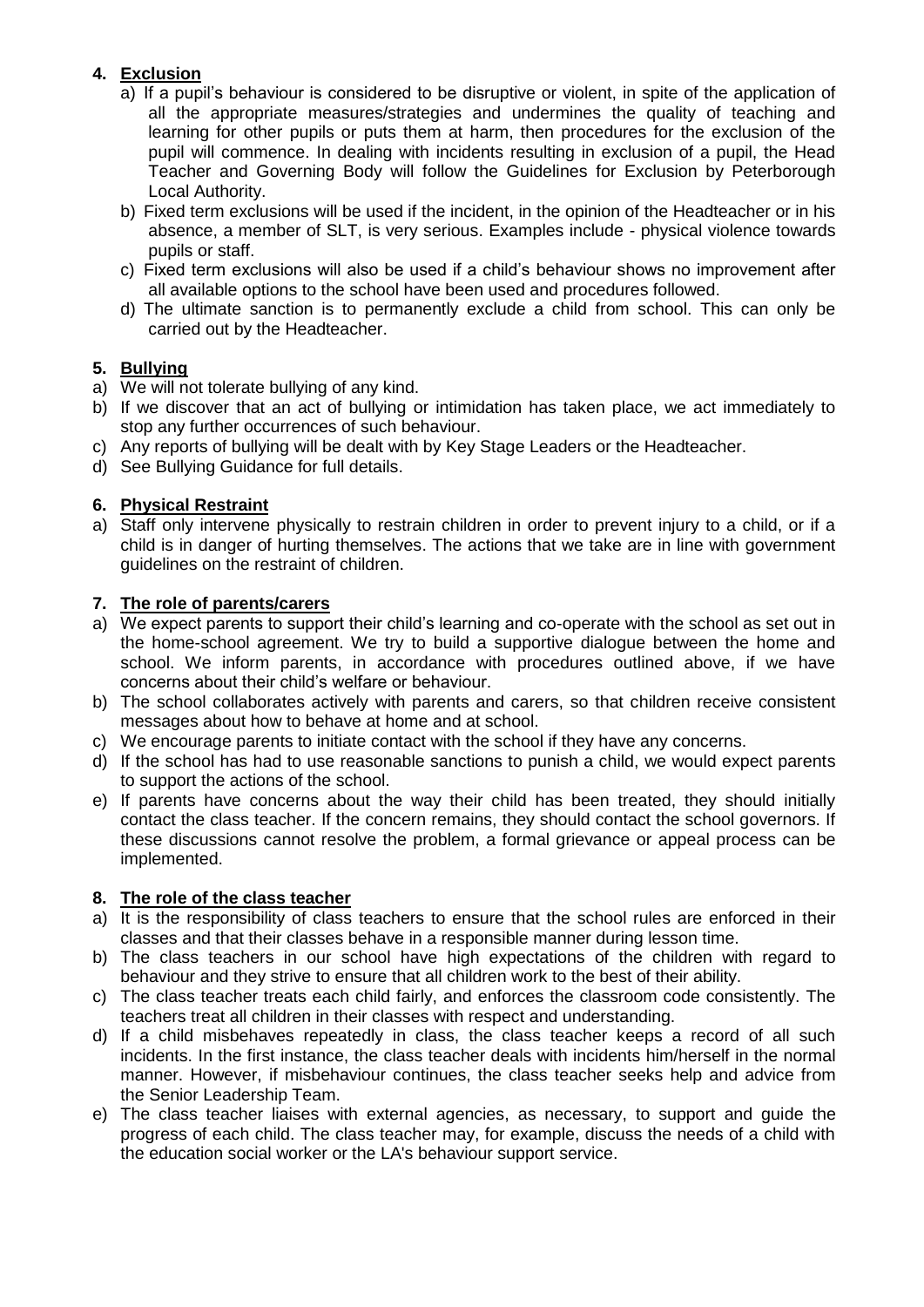f) The class teacher reports to parents and carers about the progress of each child in their class, in line with the whole-school policy. The class teacher may also contact a parent if there are concerns about the behaviour or welfare of a child.

#### **9. The role of the Headteacher**

- a) It is the responsibility of the Headteacher to implement the school behaviour policy consistently throughout the school. It is also the responsibility of the Headteacher to ensure the health, safety and welfare of all children in the school.
- b) The Headteacher supports the staff by implementing the policy, by setting the standards of behaviour and by supporting staff in their implementation of the policy. The Headteacher keeps records of all reported serious incidents of misbehaviour. The Headteacher has the responsibility for giving fixed-term suspensions to individual children for serious acts of misbehaviour. For repeated or very serious acts of anti-social behaviour, the Headteacher may permanently exclude a child. These actions are taken only after the school governors have been notified.
- c) If the Headteacher excludes a pupil, parents must be immediately informed, giving reasons for the exclusion. At the same time, the Headteacher makes it clear to parents that they can, if they wish, appeal against the decision to the Governing Body.
- d) The Headteacher informs the LA and the Governing Body about any permanent exclusion and about any fixed term exclusions beyond 5 days.

#### **10. The role of the Governors**

- a) The Governing Body has the responsibility of approving these general guidelines on standards of behaviour, and reviewing their effectiveness.
- b) The Governing Body itself cannot exclude a pupil or extend the exclusion period made by the Headteacher.
- c) The Governing Body has a discipline committee which will consider any appeals on behalf of the Governing Body. If they have to consider an appeal against an exclusion they should consider the circumstances in which the pupil was excluded and any representation by parents and the LA.
- d) If the governors' appeal panel decide that a pupil should be reinstated, the Headteacher will comply will this ruling.
- e) It is the responsibility of the Governing Body to monitor the rate of exclusions, and to ensure the school policy is administered fairly and consistently.

#### **11. Recordkeeping**

- a) The school keeps a variety of records concerning incidents of misbehaviour, including class behaviour logs, whole school behaviour incidents and discussions held with parents.
- b) The Headteacher keeps a record of any child who is suspended for a fixed-term, or who is permanently excluded.
- c) It is the responsibility of the governing body to monitor the rate of suspensions and exclusions and to ensure that the school policy is administered fairly and consistently.

#### **12. Review**

a) The governing body will review this policy every two years.